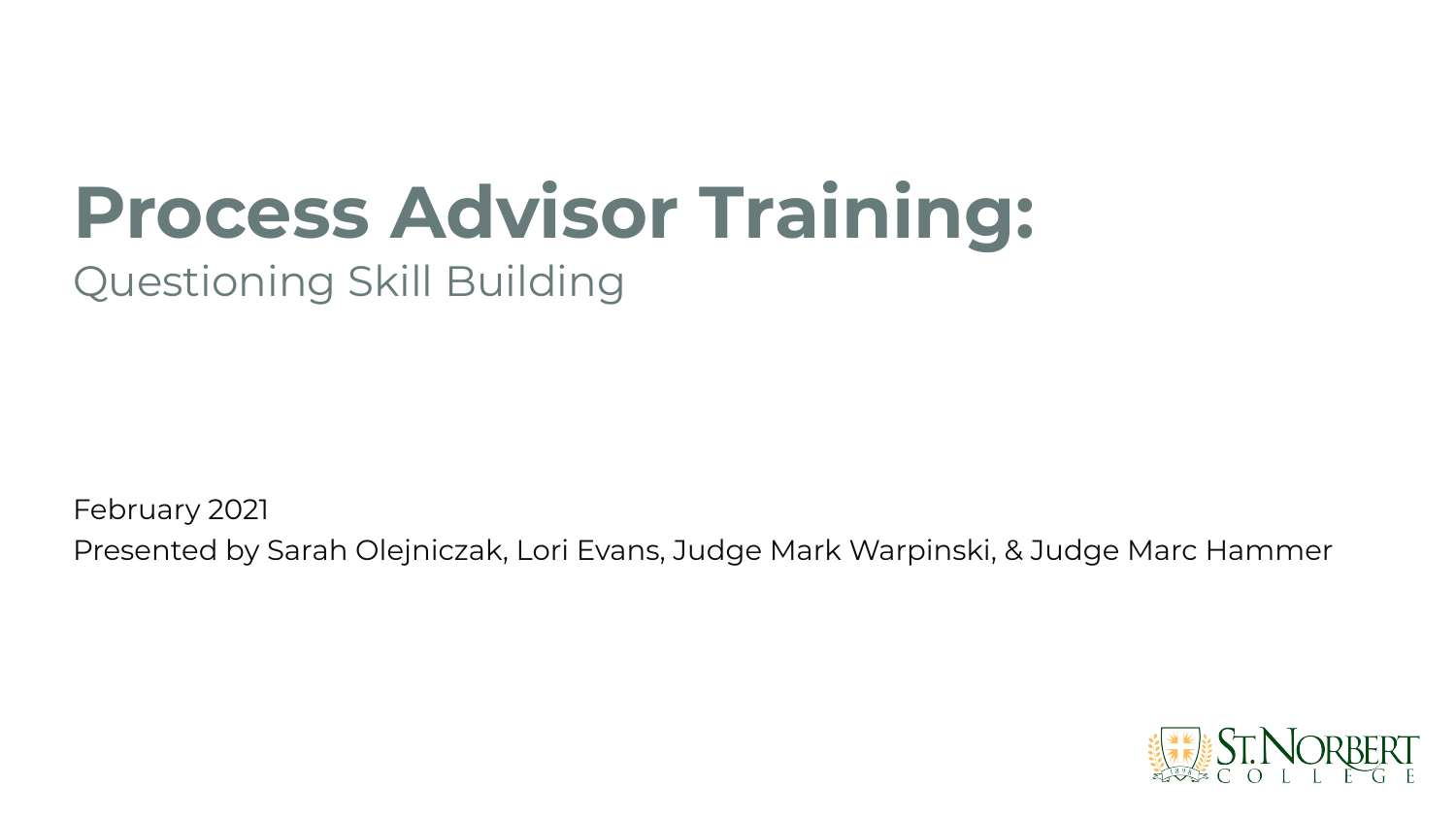#### **Today's Presentation, Recap, and Questions**

- **•** Previous presentation embedded within today's materials
- **•** Your lingering questions?
- Questions from Sarah/Lori:
	- Would it be helpful to have a packet of typical materials used, such as:
		- Investigation report template
		- Letter drafts
		- Hearing outlines
		- Supportive measures
		- Policy/procedures
		- Other items?

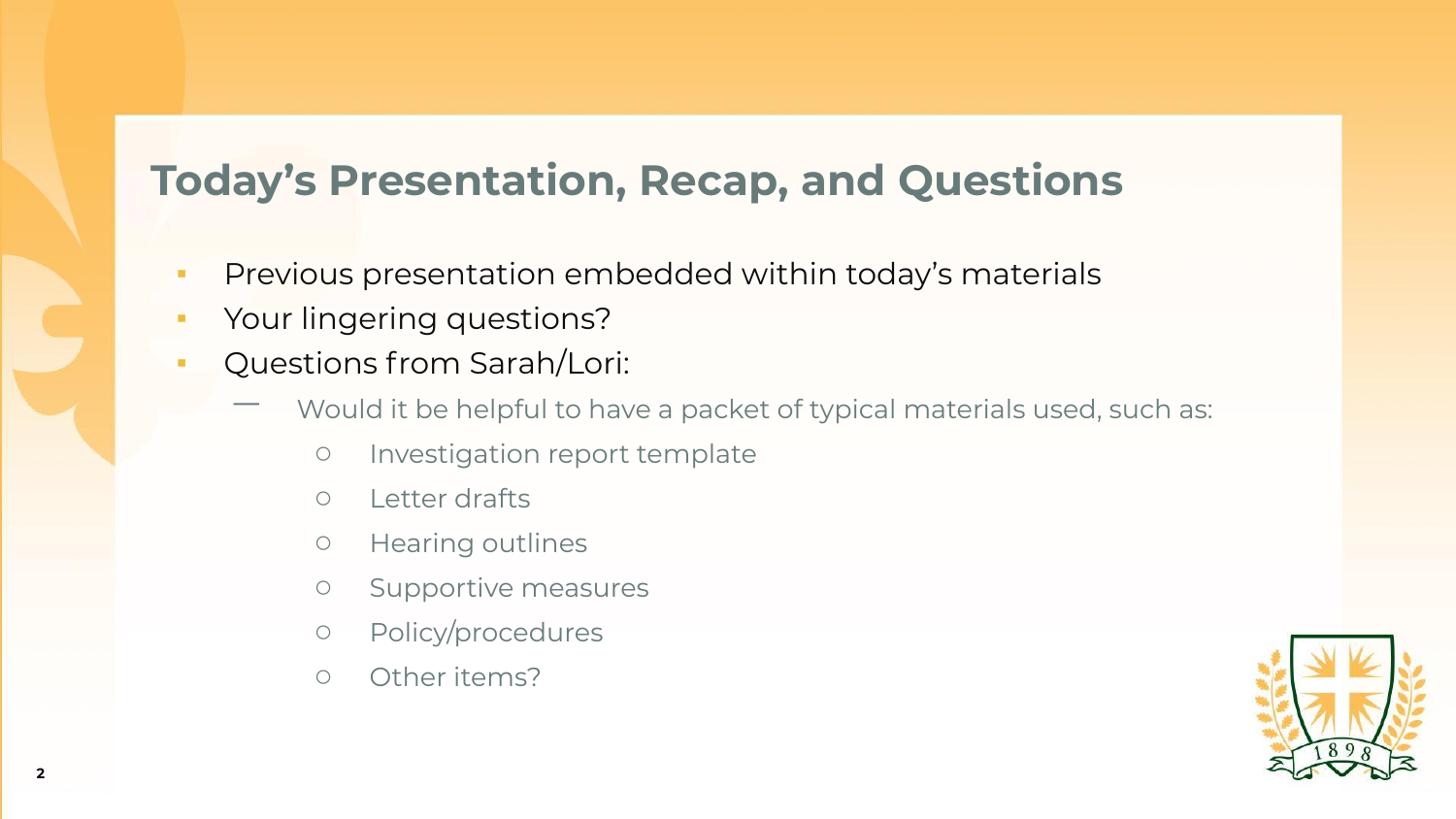#### **The Process Advisor Role** (from past training)

- Requirements for providing Process Advisors under Title IX and/or Clery Act
- Available for both Complainant and Respondent
	- ̶ Note: **The complainant or respondent can select** *anyone* **to serve in this role**
- **[Position Responsibilities](https://drive.google.com/file/d/19X7yroA8RTVLaSzH-UZN-pHf9LEe1TtH/view?usp=sharing)** 
	- Accompany complainant and respondent to meetings with investigators, coordinator, and hearing officer/hearing facilitator;
	- Review evidence and investigation reports;
	- **̶ Cross examine the opposing party at the hearing;**
	- ̶ Support the party in understanding SNC policy and process
	- Act in the best interest of advisee, but set appropriate boundaries

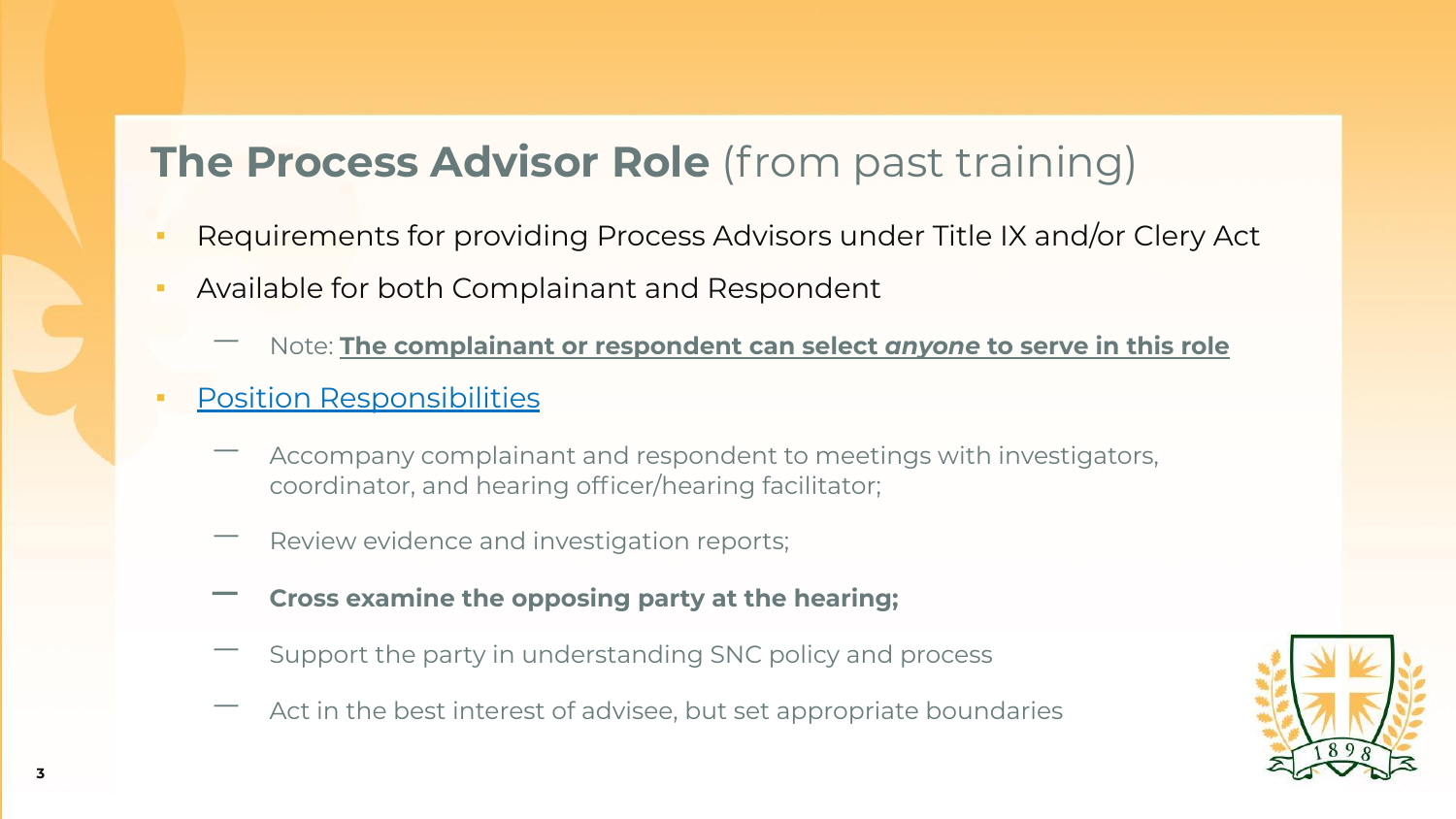### **Likely Hearing Structure** (from past training)

- Opening instructions, introductions
- Opening statements by both parties
- Questioning of the Complainant
	- ̶ By the Process Advisor for Complainant
	- ̶ By the Process Advisor for Respondent
	- By the Hearing Officer (as needed)
- Questioning of the Respondent
	- ̶ By the Process Advisors for Respondent
	- ̶ By the Process Advisor for Complainant
	- By the Hearing Officer (as needed)
- Questioning of any Witnesses
	- ̶ By the Process Advisor for Complainant and Respondent
	- By the Hearing Officer (as needed)
- Closing statements by both parties
- **<sup>4</sup>** Closing

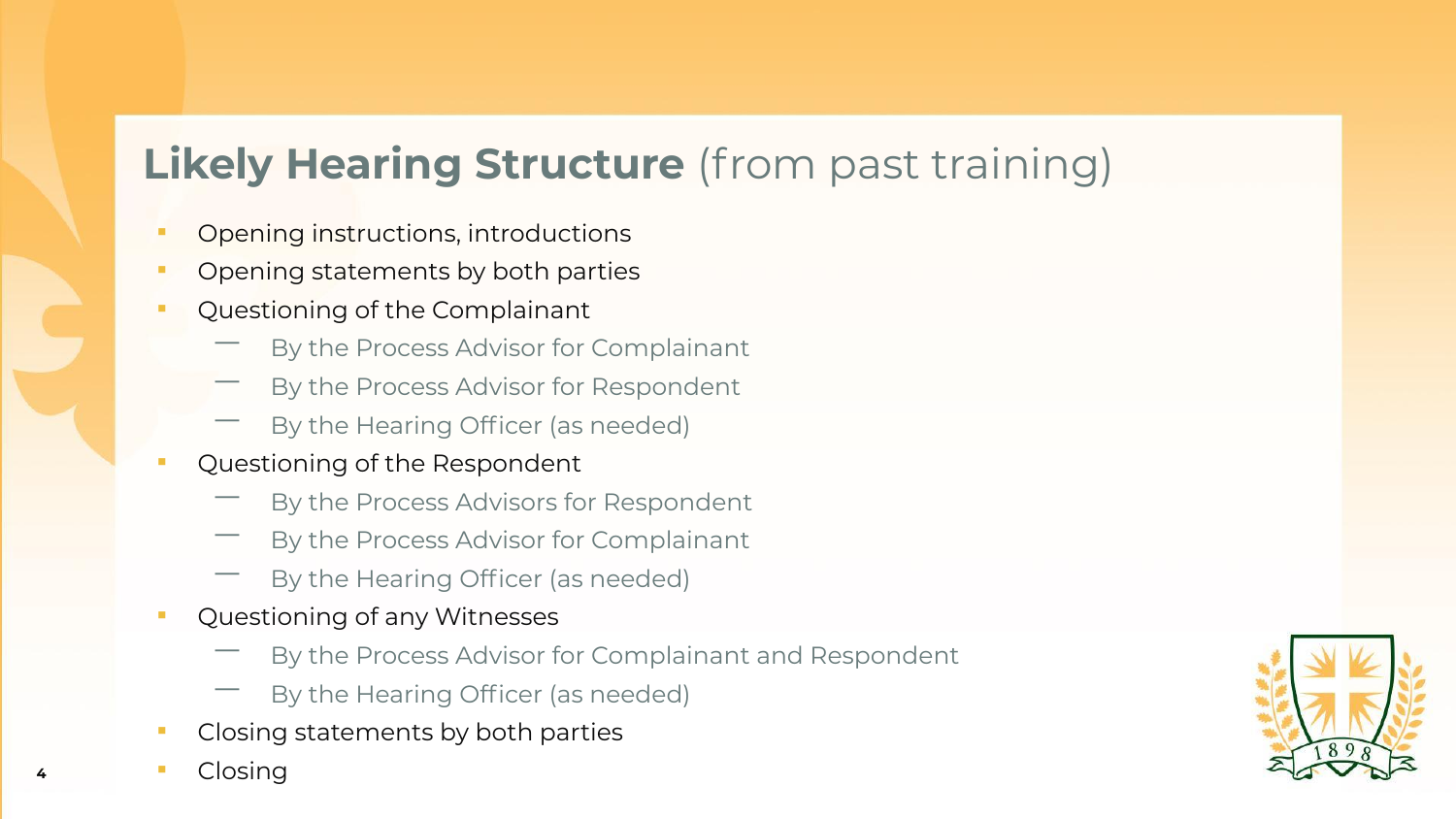### **Questioning at Hearings** (from past training)

- At the hearing, process advisors *must be allowed* to cross-examine the other party and all witnesses.
	- ̶ The complainant and respondent MUST have an advisor present at the hearing.
- Only relevant examination/cross-examination and other questions may be asked of a party or witness.
	- ̶ Before a complainant, respondent, or witness answers a cross-examination or other question, the hearing officer must first determine whether the question is relevant and explain any decision to exclude a question as not relevant.
- **•** Frame questions in ways that allow for the most useful answers and presentation of the investigation materials.



**[Evidence Admissibility and Standard of Proof](https://drive.google.com/file/d/1wvyjHr0PkOAbsmgtZswLr4RIKFVB1yV4/view?usp=sharing)**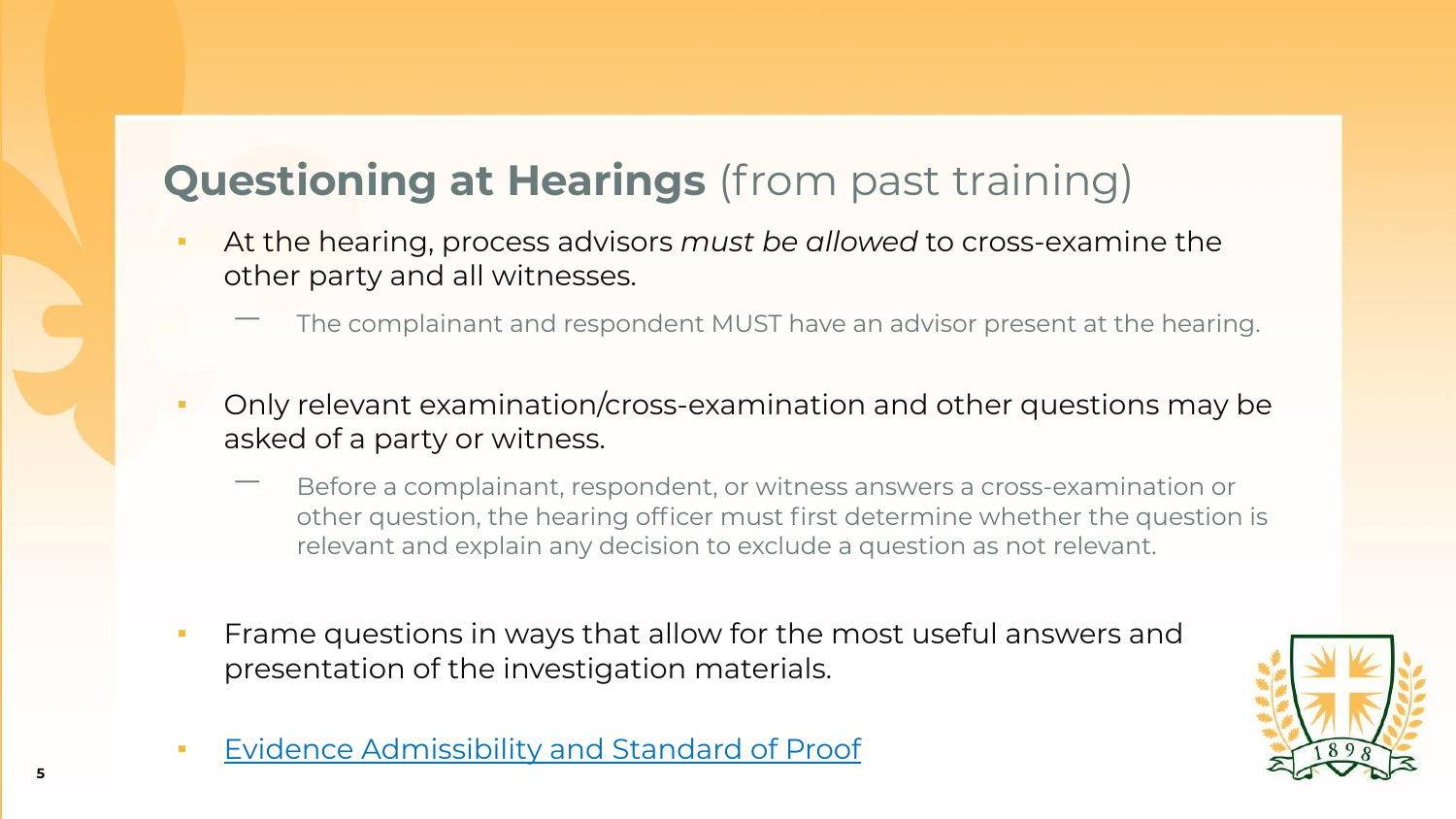#### **Questioning and Cross Examination**

- At all points in time show respect to everyone involved.
- Ask direct questions; avoid multi-part or confusing questions.
- Remain seated while questioning.
- Pause after you ask a question, to allow the Hearing Officer to determine the relevance of your question.
- Ask the Hearing Officer to rule on a question if you are concerned about what is being asked.
- Be supportive of your advisee while they are being questioned.
- If you think your advisee needs the question clarified or repeated, ask!

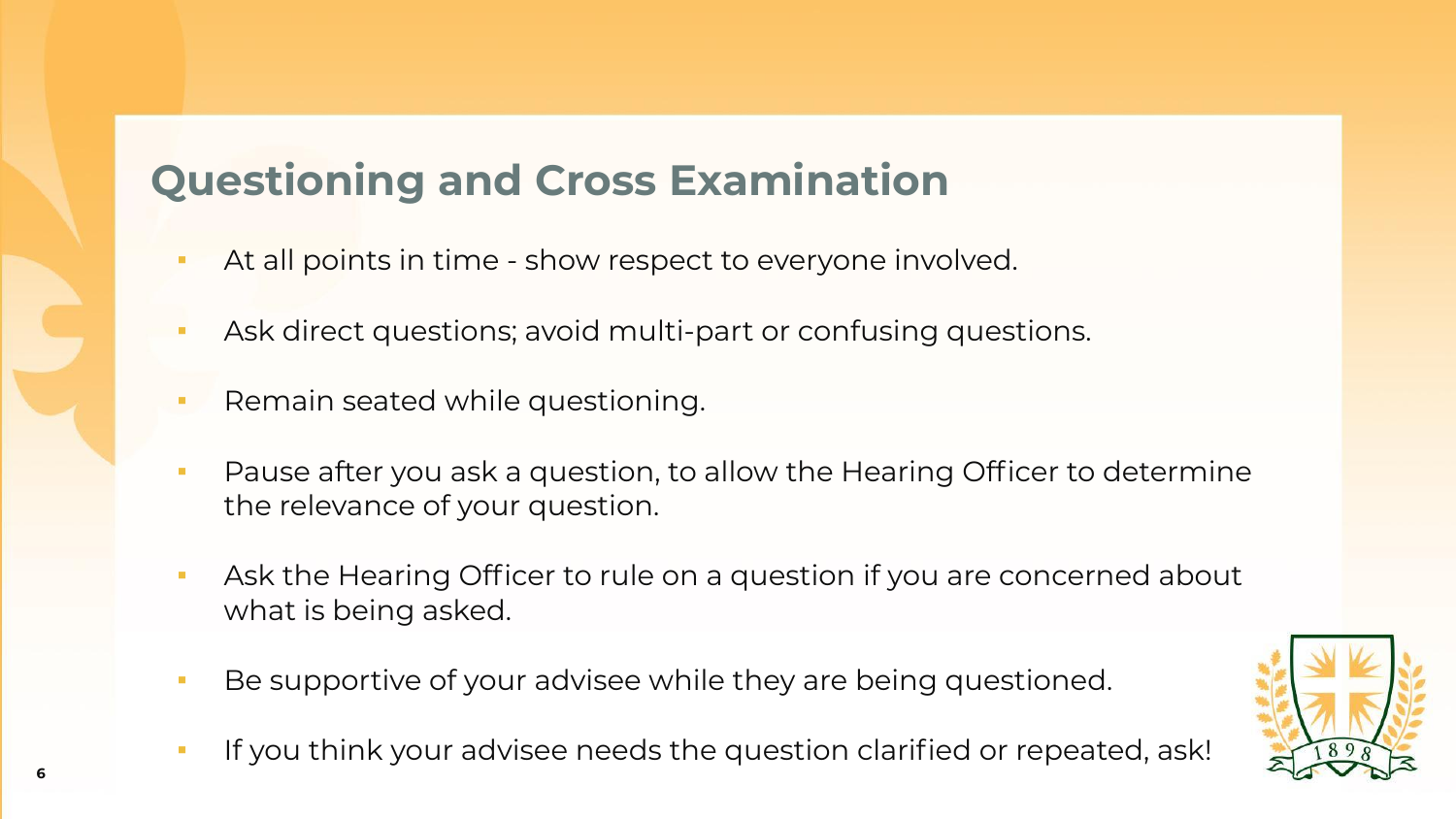#### **Questioning and Cross Examination, cont.**

- Prep your advisee that it may be helpful to pause before answering, pose the question again to themselves in their head, make sure they understand what is being asked, compose their thoughts in response, and then answer.
- If your advisee wants to pause to discuss a question or answer with you, they can do so, and you can also make a request to pause or confer before they answer.
- Additional tips, per ATIXA's advisor training:
	- Don't try intimidation tactics. They will likely backfire.
	- Do not try to be too tricky, either, for the same reasons.

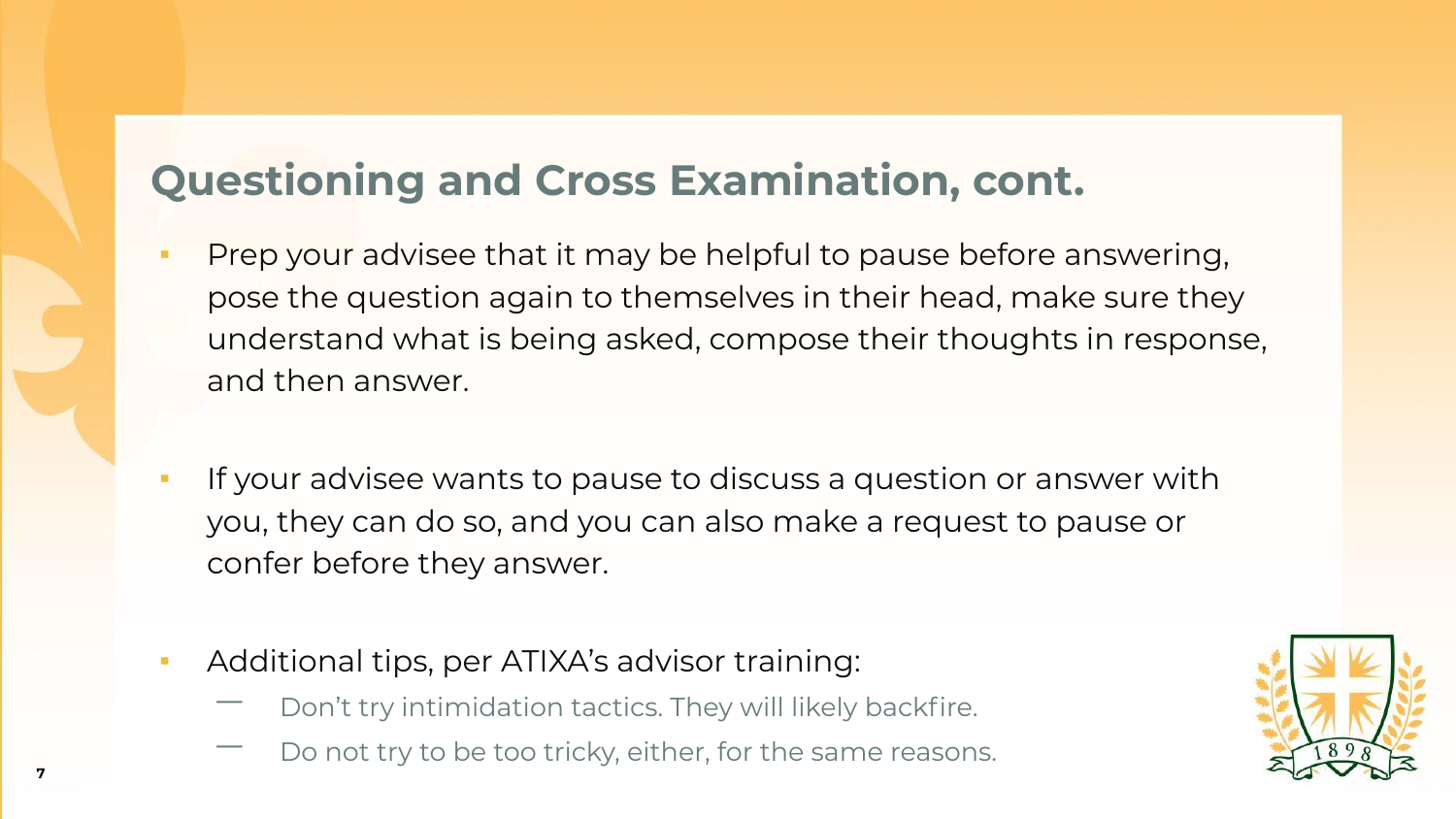### **Q & A and Tips from the Judges**

**·** Helpful guidance from our resident experts, Judge Mark Warpinski and Judge Marc Hammer!





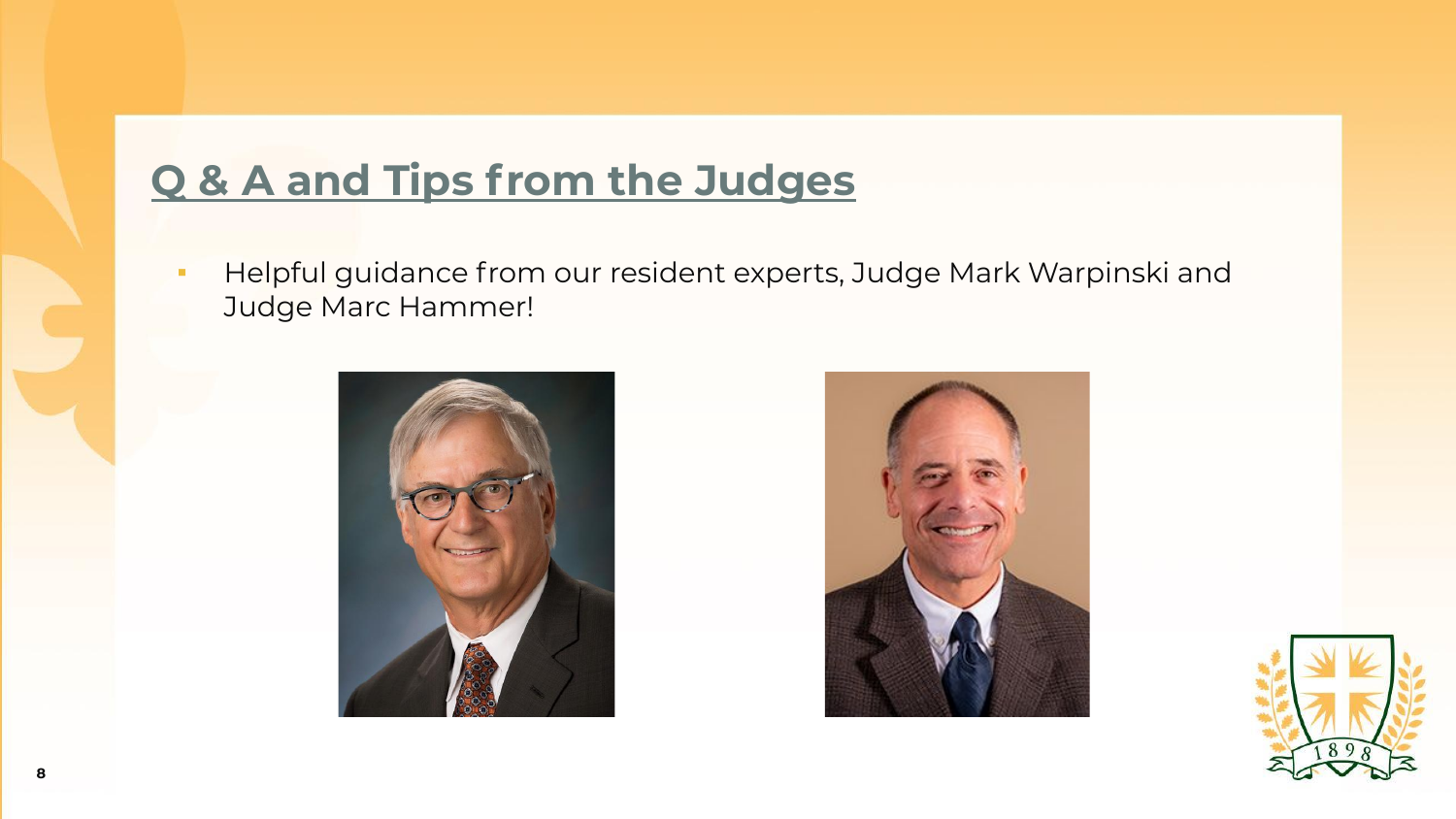### **Cross Examination - Question Development**

Sophia was taking a science class with Tim. They often flirted with one another, and Tim asked Sophia to go on a date with him one evening. They went to dinner together off campus, and then came back to Tim's room to spend time with one another. They watched a movie and briefly cuddled, and Sophia decided to return back to her residence hall room around 10:00 PM. They left the residence hall together, holding hands, and walking toward Sophia's residence hall.

While Tim was walking Sophia home, she started to act in a sexual manner. She kept grabbing Tim's hands and placing them on her breasts and sticking her hands on his groin. Tim asked Sophia to stop, and she did for a short time, but then would continue to touch him (or try to force him to touch her). When they got back to her residence hall, Sophia asked Tim to kiss her. Tim declined, saying that he knew it was against campus policy to remove his mask. Sophia then forcefully removed his mask and gave him a kiss while also touching his buttocks.

Tim lightly pushed Sophia away and returned to his residence hall. He felt uneasy about what took place and started experiencing nightmares about escalated encounters.

#### **Practice formulating cross-examination questions you might ask as a Process Advisor for the COMPLAINANT. <sup>9</sup>**

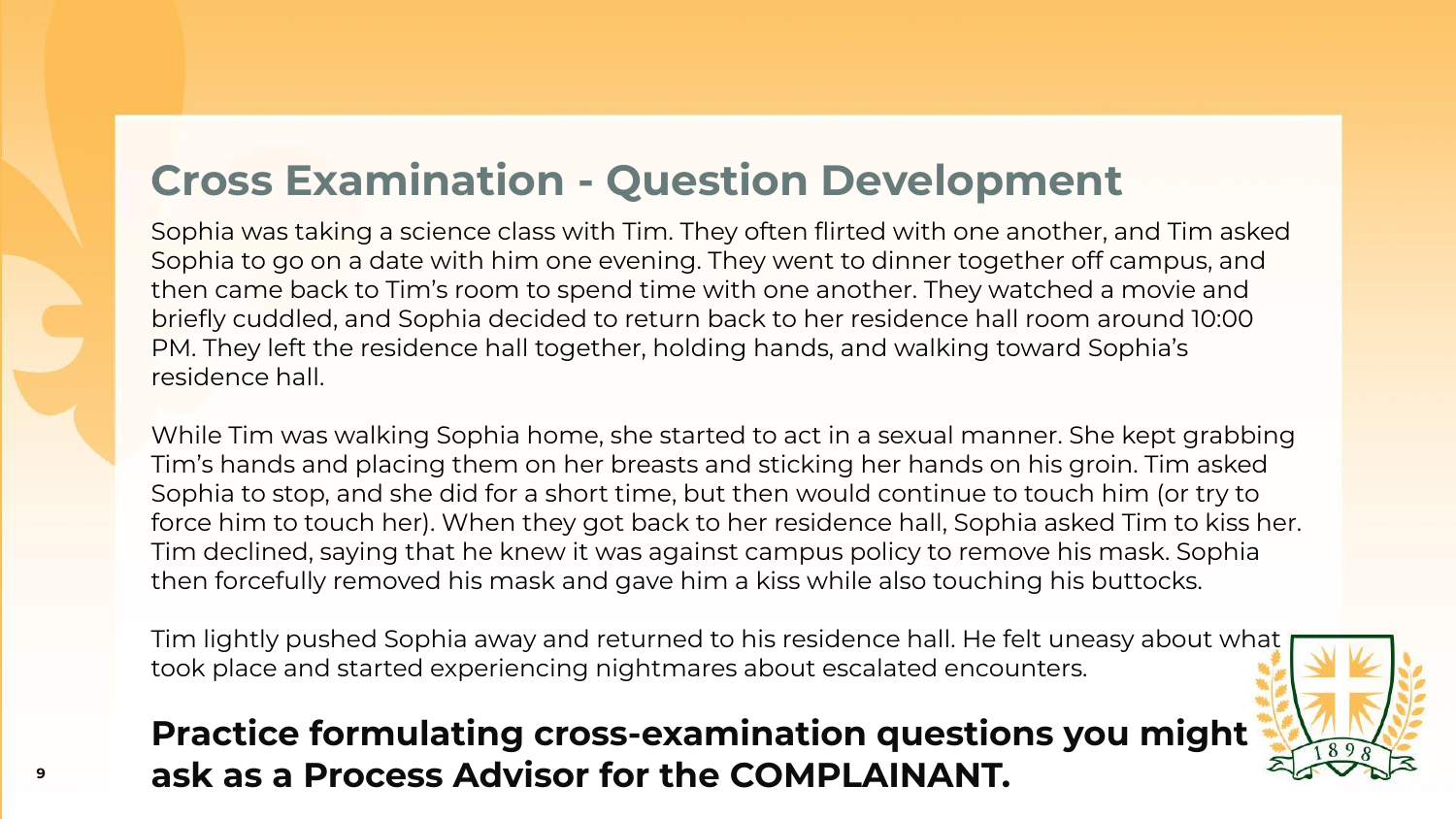#### **Cross Examination - Question Development**

Matt and Susie are newly dating. Susie is the star of the college's swim team. Matt is proud to be dating Susie, and brags to all of his friends about Susie's skills. One night Matt secretly video tapes Susie having sex with him. At the time, Susie says she is completely unaware of the taping.

Matt shares the video via Snapchat with many of his friends. The video quickly makes its way around campus. Susie's friend shows the video to her, and Susie reports the incident to the TItle IX Coordinator.

**Practice formulating cross-examination questions you might ask as a Process Advisor for the RESPONDENT.**

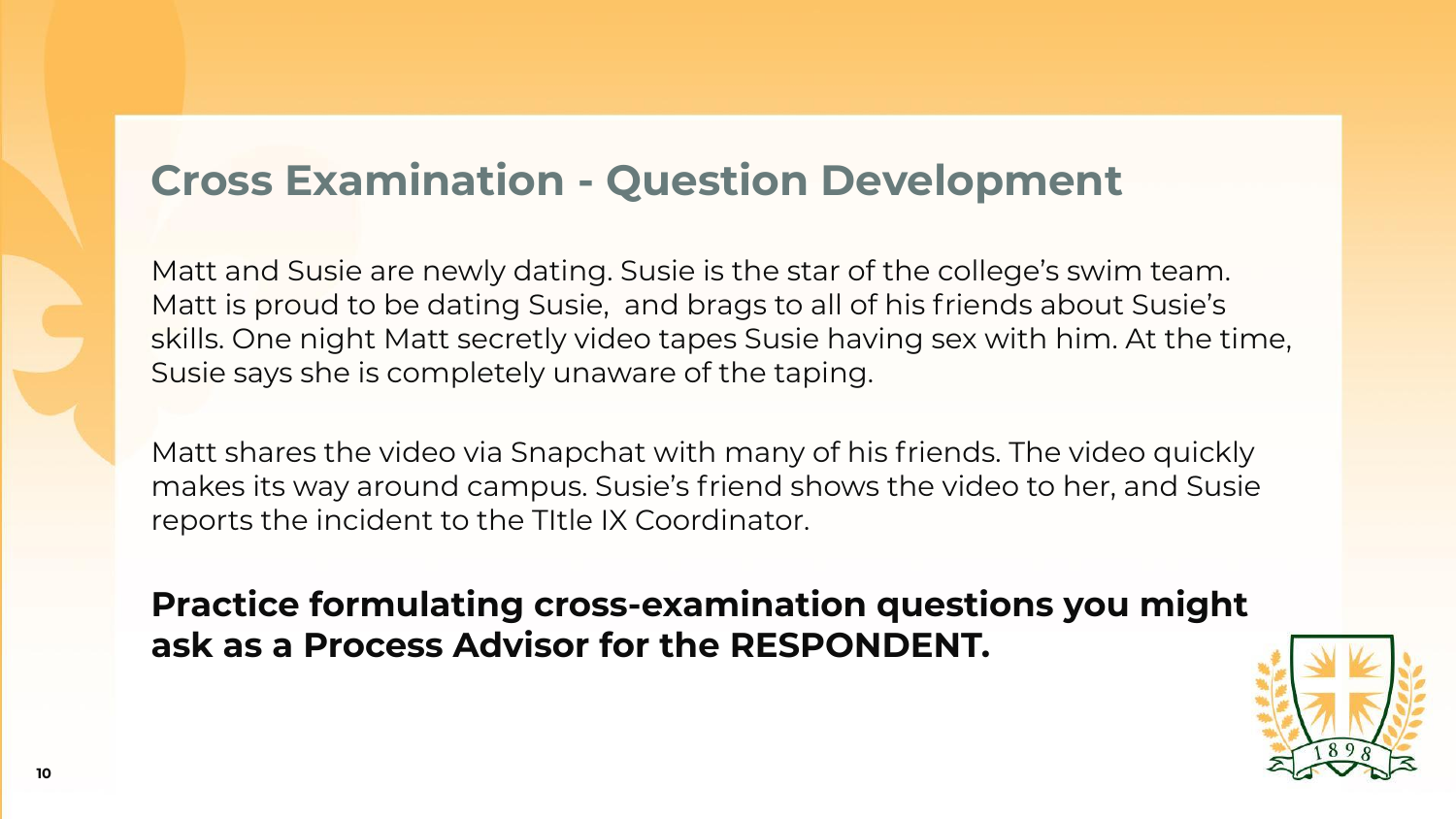#### **Cross Examination - Question Development**

The Women in Business organization has received state-wide accolades for their work, and is attending the national competition. Professor Jones is the faculty advisor for the organization and has served in this role for 10 years. Professor Jones is well-respected by the college community.

Taylor joined the organization this year, and immediately became one of the stars of the competition team. Taylor is gender non-conforming. Professor Jones, seeing the potential in Taylor, provides extra coaching to Taylor. They develop a special bond, and it did not seem odd to Taylor when Professor Jones invited Taylor to her hotel room at the national competition.

In the room, Professor Jones strokes Taylor's leg, and tells Taylor that she has never felt this way about a student before. Profesor Jones shares that she is very attracted to Taylor. Professor Jones takes her shirt off, and forces herself onto Taylor despite Taylor's demands to stop.

**Practice formulating cross-examination questions you might ask as a Process Advisor for the RESPONDENT or COMPLAINANT. <sup>11</sup>**